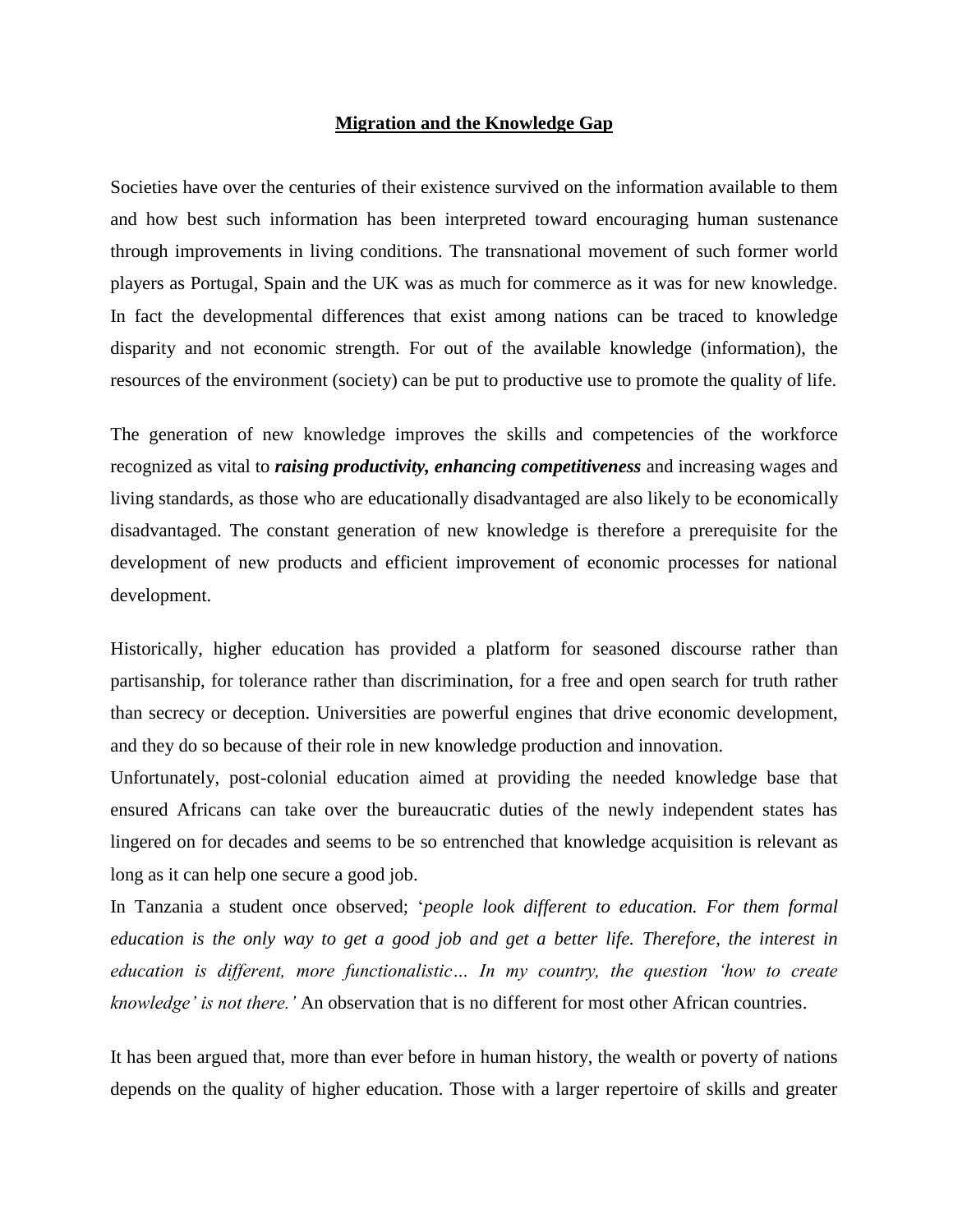capacity for learning can look forward to life times of unprecedented economic fulfillment. Is it surprising that China has emerged as a competitive destination for international students? The above notwithstanding, research carried out by the Association for the Development of Education in Africa (ADEA) and the African Publishers Network (APNET) revealed that the continent is still, like in many other sectors of the economy, a net consumer of knowledge (Wafawarowa, 2006). This unfortunate development cannot be considered in isolation from the overall dependency syndrome.

An offshoot of the policy change towards tertiary education and research institutions has been the increasing privatization of tertiary education which is contributing to the demise of research in Universities and by extension knowledge production. The reprioritization of tertiary education therefore means cut in funds for research. Regrettably the insurgence of private Universities and their search for private funding has rather narrowed their focus on business centred demands of the market, including religious entrepreneurs. Consequently, there has been a mushrooming of private tertiary institutions that are operating in academia strictly for the purpose of profit. Public institutions of knowledge production have been compelled for lack of funds to also venture into the market for private capital by redirecting their resources into providing consultancy services.

Yet, too close a reliance on market forces reduces public benefits, a danger that may be magnified by the globalization of investment opportunities, thereby introducing priorities at odds with long-term national needs.

Another major blockade in the production of knowledge on the continent has been the limited penetration of information communication technology in Africa. It is still not uncommon for over 500 students converging to take notes and reproducing it for award-winning marks. Commenting on Africa's technological capacity, Castells (1998) describes Africa's "technological apartheid" as due to low computer and internet penetration and the lack of a fundamental precursor to computerized networks, namely electricity. Ahwireng-Obeng (2000) thus believes Africa is a "technological wilderness", peripheral to the knowledge revolution.

Consequently the role of higher institutions has segued to that of the production of graduates for the manpower needs of Africa. The actual role of research to African Universities is one of ambiguity. Rapid and substantial increases in student intake (intended to raise funds) and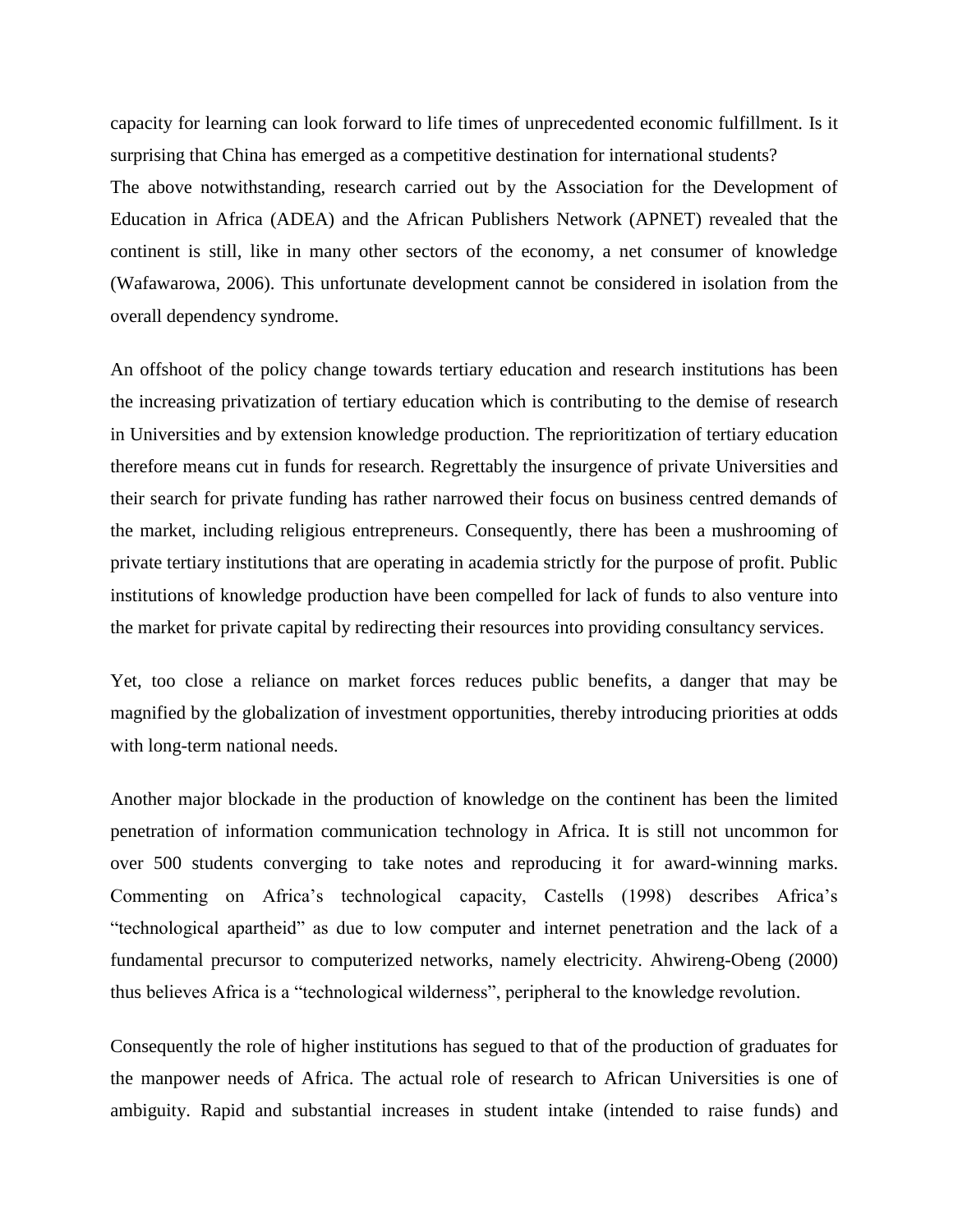academic staff has compelled Universities to sacrifice research aimed at knowledge production. The foregoing has served as a push factor in encouraging most professionals who get frustrated with the lack of motivating support for research and refinement of existing knowledge to seek better conditions of work elsewhere.

Notwithstanding arguments made above, the crucial contribution of African intellectuals in the emergence of a counter theoretical standing in global development paradigms cannot be swept under the carpet. Apart from the work of these intellectuals, produced under very difficult political and structural conditions opening up discursive spaces for Africans, they have also contributed significantly towards a broader understanding of the African culture, traditions and general social systems. African intellectuals have made and are still making significant inputs into global discussions on major world issues in the Arts, Culture, and Sciences.

In the '*The post-capitalist Society'* it is argued that the productivity of knowledge is going to be the determining factor in the competitive positioning of companies, industries, and an entire country (Drucker, 1993). No country, industry, or company has any "natural" advantage or disadvantage. The only advantage it can possess is the ability to exploit universally available knowledge. Pioccotti was therefore right in postulating that the 21st century will be powered by knowledge (*cognitive capitalism*) as against the 19th and 20th century's king coal and steel.

How then can the obvious knowledge disparity be bridged? To this question emerges the alternative of the country's emigrant stock.

Ghana has lagged behind in proactively mainstreaming the significant connections of her 'high achievers' in the academic and research fields in the diaspora to bridge the knowledge gap between her national and international competitiveness.

Within the context of social remittance, Levitt looked at normative structures, systems of practice, and social capital transfer. The latter relates to, among others, knowledge transfer among former co-locators which can promote networking and collaboration between experts in the country and those in the diaspora, described as *soft power agents*.

Agrawal et al (2003) reinforced the foregoing, arguing on the social capital hypothesis. They observed that social ties which facilitate knowledge transfer persist even after former co-locators separate.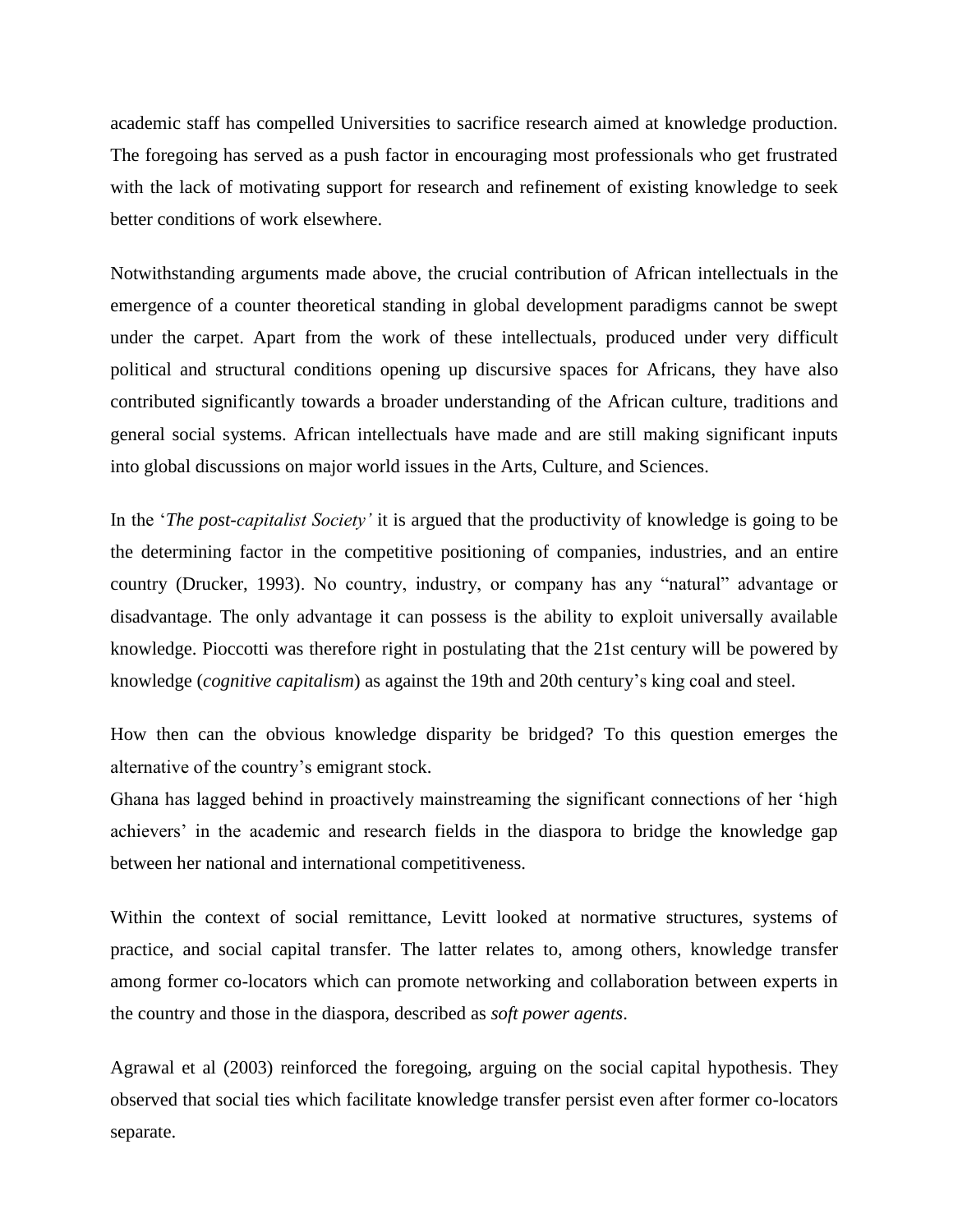Evidence abound when the role of such diaspora 'high achievers' as Dr Osei Darkwa of the Ghana Telecom University, Prof. Kwabena Frimpong Boateng, the famous heart surgeon, Dr. Patrick Awuah of Ashesi etc. towards academic vitality of their various sectors of profession are brought to the fore. The aforementioned continue to exploit their membership in the transnational technical communities to improve the standards of professional knowledge in Ghana.

These high achievers must not necessarily return to have their impacts felt. Researchers like Kwame Anthony Appiah of Princeton University, Dr Ave Klutse of NASA, Rocket Scientist and Complex Systems Analyst, Dr Isaiah Blankson; Dr Ashitey-a Flight Engineering expert; Dr Doku-a Mental Health researcher, the renowned international law Professor-Sam Blay including that of many others could be identified. They will not only be sharing the state of the art in research in their various fields of practice but also mobilise their research connections to bridge the time and space between sending and receiving countries research gaps.

Postulating that the value of skills/knowledge transfer will overtake the value of financial remittances Chukwu-Emeka is therefore preempting sending societies to come to terms with how brain-drain can be overturned to their benefit. Indeed, there is global competition for highly skilled professionals as immigrants. Countries such as the US, UK, Canada, Australia, among others and quite recently destinations such as Germany are adopting surreptitious strategies to update their policies to attract that segment of international migrants with high human capital attributes, while politically ascribing to the '3-D' migrants the responsibility, directly or indirectly, for unemployment, security issues or a lack of social cohesion.

More so, internationally minded corporate institutions are adopting innovative ways of reducing their foreign staff by targeting host country diaspora professionals with cutting edge expertise and most importantly globally competitive work ethics and worldview. Ghanaian professionals in the banking, mining, oil and gas, hospitality, and customer relations industries among others are being sort after from within the diaspora stock with aggressive talent acquisition strategies.

The above clearly has implication on education policy considerations. The disjoint between academic programming in the various Universities, and especially the public Universities, and the corporate world has contributed extensively to this "out of town recruitment" of Ghanaians.